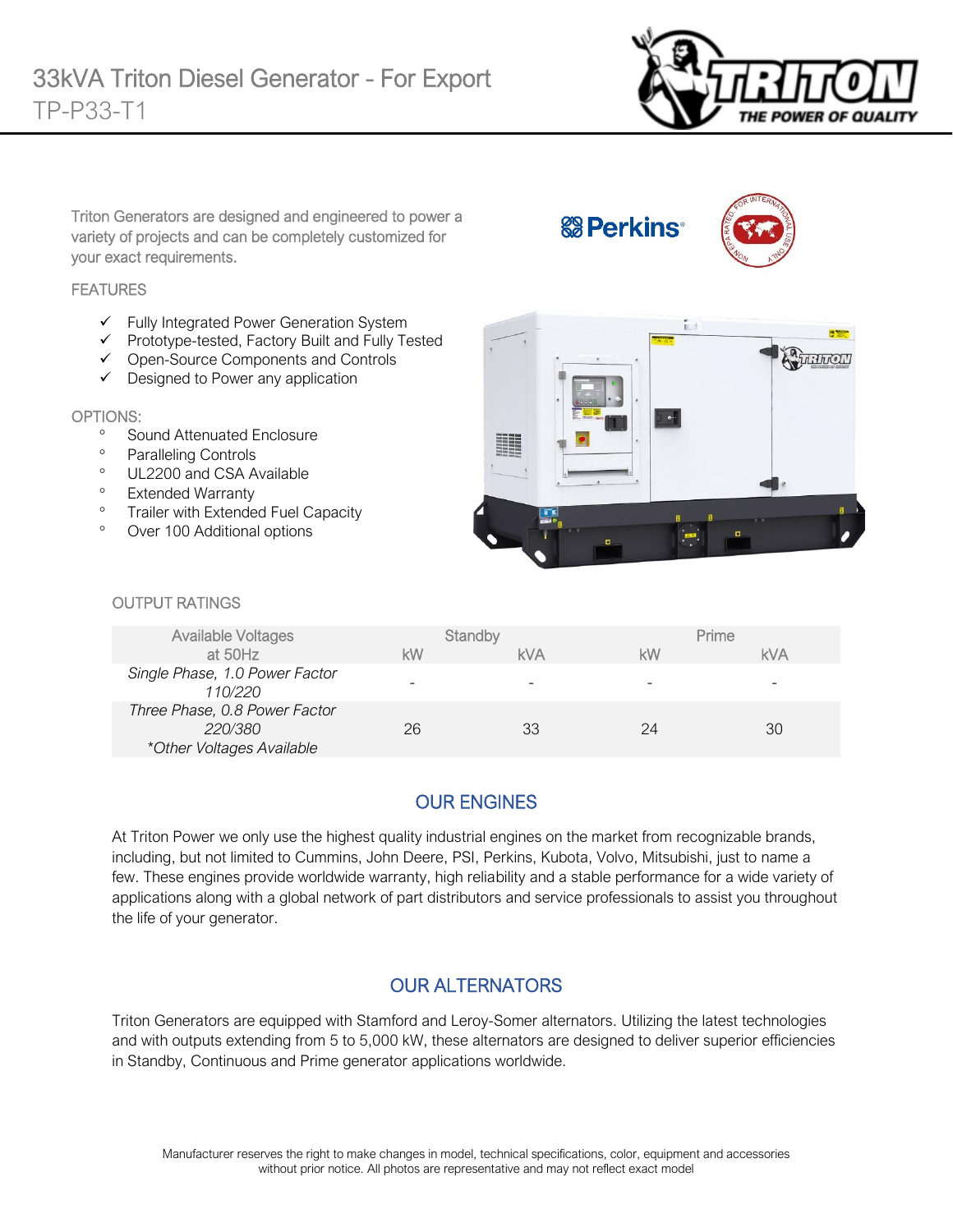

### ENGINE INFORMATION

| Engine Make                      | Perkins             |
|----------------------------------|---------------------|
| Model                            | 1103A-33G           |
| <b>Tier Rating</b>               | Non Rated           |
| Engine Speed (RPM)               | 1500                |
| Engine Power Output at rated RPM | 30.4 kWm / 40.8 HP  |
| Cooling                          | <b>Water Cooled</b> |
| Aspiration                       | Natural             |
| Total Displacement (Liter)       | 3.3                 |
| No. of Cylinders and Build       | 3 vertical in-line  |
| Bore and Stroke(mm)              | 105 x 127           |
| <b>Compression Ratio</b>         | 19.25:1             |
| Governor                         | Mechanical          |
| Fuel Consumption (L/hr)          |                     |
| <b>Full Load</b>                 | 7.1                 |
| 75% Load                         | 5.4                 |
| 50% Load                         | 3.9                 |
| Oil Capacity (Liter)             | 8.31                |
| Coolant Capacity (Liter)         | 10.2                |

# ALTERNATOR INFORMATION

| Manufacturer                          | Leroy Somer or Stamford                                         |
|---------------------------------------|-----------------------------------------------------------------|
| Design                                | Brushless single bearing, revolving field                       |
| Stator                                | $2/3$ pitch                                                     |
| Rotor                                 | Single bearing, flexible disc                                   |
| <b>Insulation System</b>              | Class H                                                         |
| <b>Standard Temperature Rise</b>      | 125 -163°C Continuous                                           |
| Exciter Type                          | <b>Self Excited</b>                                             |
| <b>Phase Rotation</b>                 | A(U), B(V), C(W)                                                |
| <b>Alternator Cooling</b>             | Direct drive centrifugal blower fan                             |
| AC Waveform Total Harmonic Distortion | No load < $1.5\%$ . Non distorting balanced linear load < $5\%$ |
| Telephone Influence Factor (TIF)      | <50 per NEMA MG1-22.43                                          |
| Telephone Harmonic Factor (THF)       | $<$ 2%                                                          |
|                                       |                                                                 |

# DEEP SEA DIGITAL CONTROLLER

- Adaptable for a wide variety of single gen-set applications, supporting diesel, gas and petrol engines.
- Monitors engine speed, oil pressure, coolant temperature, frequency, voltage, current, power and fuel level, giving you comprehensive engine and alternator protection.
- <sup>o</sup> Easy USB configuration via the DSE PC Suite or directly through the controller's panel.
- <sup>o</sup> Standard units include models DSE4520 or DSE4510. Additional models for AutoStart (DSE73XX and DSE74XX Series) and Synchronization (DSE86XX Series) available upon request on customized equipment.

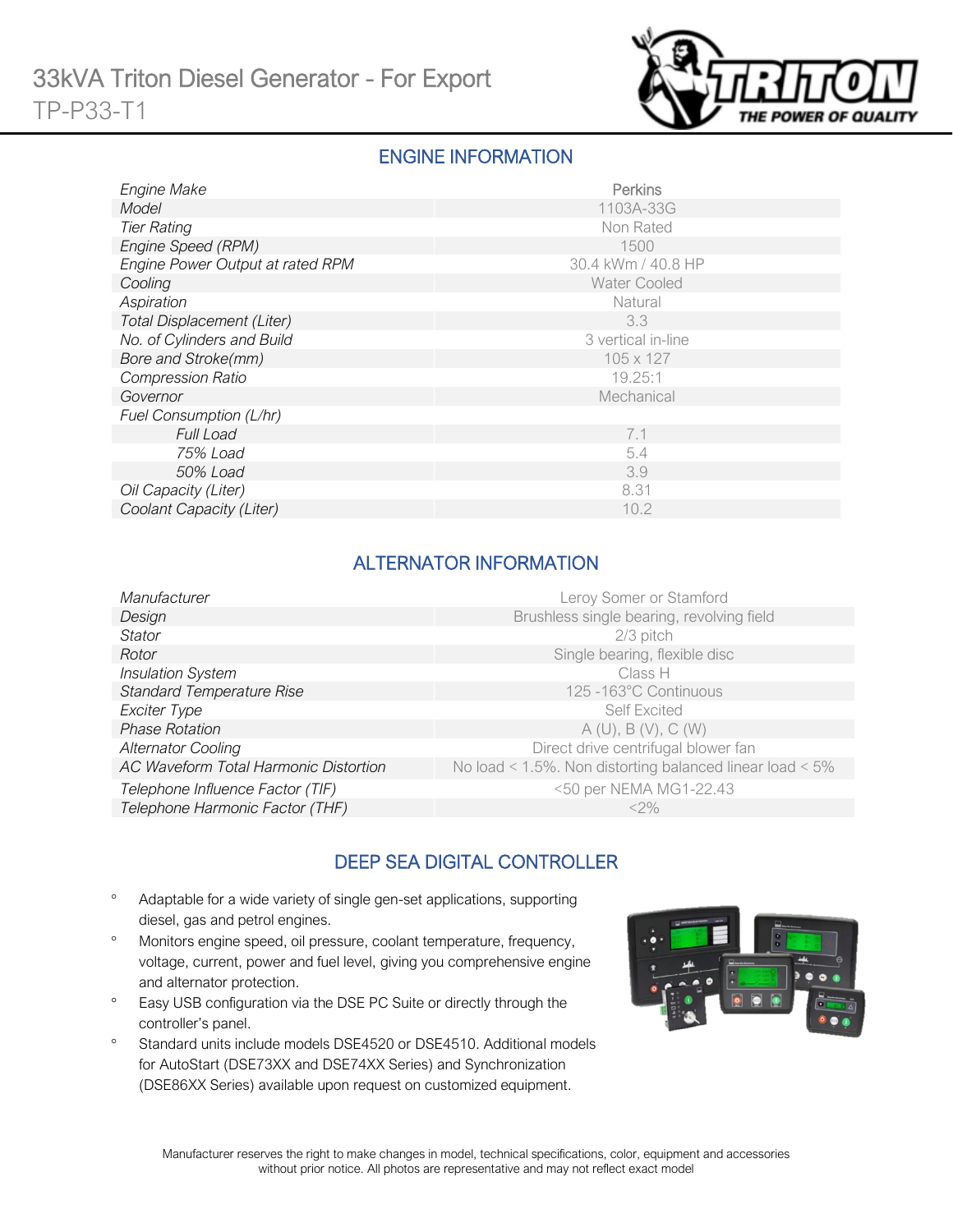

# STANDARD ITEMS

Engine System:

Ī

- o Oil Drain Extension
- o Air Cleaner
- o Critical Exhaust Silencer (Enclosed Versions)
- o Expanded Metal Safety Guards
- Fuel System
	- o Primary Fuel Filter
	- o Fuel Lock-off
		- o Flexible Fuel Lines
	- Cooling System
		- o Factory Installed Radiator
		- o 50/50 Ethylene glycol antifreeze
		- o Radiator Drain Extension
- Electrical System
	- o Unit Mounted Mainline Circuit Breaker
	- o Battery Charging Alternator
	- o Battery Tray and Cables
	- o Emergency Stop Switch
- ✓ Generator Set
	- o Mounted on Heavy Duty Steel Base Frame
	- o Anti-Vibration Pads between Engine/Alternator and Frame
	- o Full Factory Load Bank Testing
	- o Sub-Base Lifting Points
- ✓ Alternator
	- o Single and Three Phase
	- o 12 Lead Stamford or Leroy-Somer
- $\checkmark$  Enclosure (if selected)
	- o Heavy Duty Steel Enclosure (Aluminum Options)
	- o Powder Coated Finish
	- o Easy Access to All Service Points
	- o Fully Sound Attenuated
	- o Advanced Water and Dust Proofing
	- o Easy to Transport
	- o Includes 8-hour single wall fuel tank

# OPTIONAL ITEMS

- Engine System:
	- o Upgraded Exhaust Silencers (Hospital, Residential, Critical)
	- o Heavy Duty Air filters
	- o Oil Heater
	- o Block Heater (Circulating, up to 5000 Watt)
- Fuel System
	- o Multi-Valve Fuel Connections
	- o Fuel Cooler
- Electrical System
	- o Battery Charger (Standard and Float Type)
	- o Additional Circuit Breakers
	- o Shunt Trips
	- o Electrically Controlled Breakers
	- o Medium Voltage Alternators
	- o Paralleling Systems
	- o Electrical Connections (Cam-Locks, Refer Plugs, Distro Panel, and more)
- Cooling System
	- o Upgraded Radiator Systems
	- o Marine Grade Radiator
	- Generator Set
		- o Seismic Isolators
		- o Remote Mounted Control System
- **Enclosure** 
	- o Aluminum Enclosure
	- o Ultra-Quiet Enclosure
	- o 20 and 40' Container Packages
	- o Custom Paint Colors
- Alternator
	- o 600 Voltage
	- o Medium Voltage (1000 to 13,200 voltage)
	- o Two Bearing
- Additional Options
	- o Please inquire, Triton can assist in engineering nearly any option